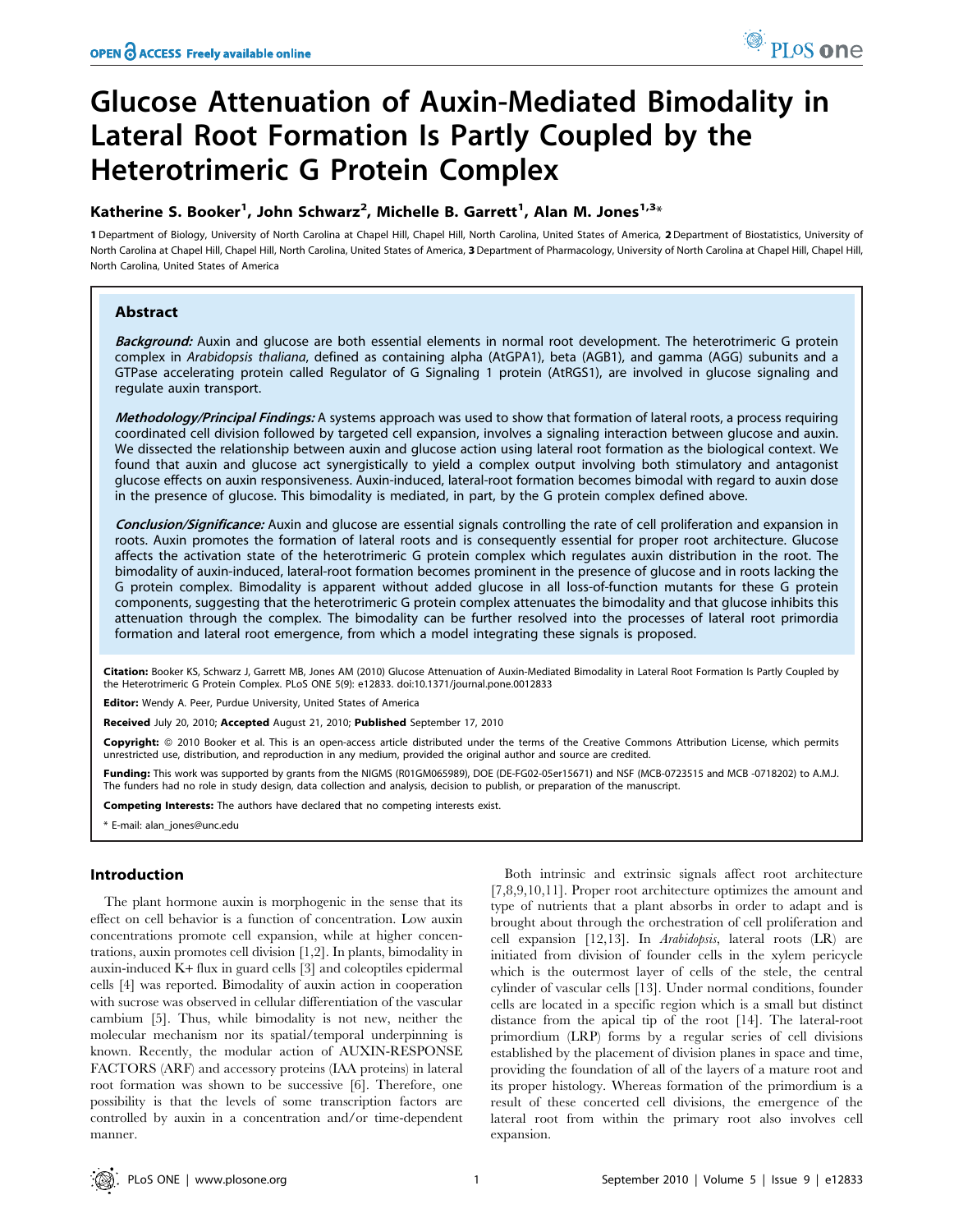Polar streams of auxin transported from the aerial tissue to the root tip through the stele (acropetal transport) and from the root tip back to the aerial tissues through the cortical tissue and epidermis (basipetal transport) are both necessary for generating specific auxin maxima in root tissues and therefore for normal LR formation [14,15,16,17]. Basipetally-transported auxin induces the formation of the LRP through cell division, while acropetallytransported auxin is linked to lateral-root emergence [18,19]. Thus, auxin is involved in all stages of development of lateral roots, including initiation, emergence, and growth [20,21]. Not surprisingly, inhibiting auxin transport with N-1-napthylphthalamic acid (NPA), a polar auxin transport inhibitor, nearly eliminates lateralroot initiation [22] while application of exogenous auxin greatly enhances the number of LRP that are stimulated and later develop into lateral roots.

Glucose is important for many plant processes as well. It is a signal for growth in Arabidopsis and yeast [23,24,25]. One of 5 sugar signaling pathways in yeast involves a 7-transmembrane (7TM) glucose/sucrose receptor coupled by a G protein to modulate cytoplasmic cAMP [26]. Plants also utilize G proteins to couple glucose signaling from a 7TM protein although the mechanism is quite different [27,28,29,30,31]. Considerable evidence support this conclusion: Mutants lacking the  $\beta$ -subunit are hypersensitive to D-glucose and have increased cell division and consequently more LR. Glucose may directly bind the 7TM Regulator of G Signaling 1 protein (AtRGS1) to affect AtRGS1- AtGPA1 interaction [31]. One possible mechanism is that Dglucose inhibits AtRGS1 acceleration of the intrinsic GTPase of the G $\alpha$  subunits [31].

It is now clear that the mechanism of glucose on auxin-induced growth involves differential G protein regulation of acropetal and basipetal streams of auxin in the root [32]. NDL1 is a protein of unknown function that binds to the  $G\beta$  subunit and increases in steady state level with sugar addition. NDL1 positively stimulates basipetal auxin transport and attenuates acropetal auxin transport. The  $G\beta$  subunit antagonizes NDL1 activity by attenuating basipetal auxin transport and, by some unknown mechanism other than affecting acropetal transport, also attenuates LR emergence.

Despite their individual importance in plant signaling and growth, the effects of auxin and glucose in conjunction have not been studied extensively. However, recently Mishra and coworkers showed that a large percentage of genes that respond to glucose also respond to auxin by increasing or decreasing transcription [33]. Some of these genes are involved in auxin biosynthesis and transport.

#### Results

#### Auxin and Glucose Interaction

To illustrate the robust phenotype scored in this study, Figures 1 A and B provide extreme examples of two roots as they would be analyzed at the end of treatment. Fig. 1A inset represents an example of an LRP (red arrow). Fig. 1A and B are different roots treated with naphthalene-1-acetic acid (NAA, a synthetic auxin) to induce numerous LRs. Both LRP and LR were scored separately but for the initial set of experiments (Figs 1 and 2) the LRP and LR are combined for simplicity. Malamy and Benfey [13] classified several stages of LR formation and, for purposes here, scores are based on binning LRP as stages I to VI and binning LR as all emergent roots.

Experiments were always in the form of a matrix of auxin and glucose inputs with scored LR and LRP outputs (Fig 1A, 2A) and presented three dimensionally to expose any topological differences.

While using a matrix dramatically increased the complexity of the experiments and the difficulty in presentation, having the complete topologies permitted a global view and increased confidence and resolution. Differences in topology were identified and then illustrated further by rendering the data two dimensionally (e.g. Fig 1D and E). Auxin and glucose applied in the absence of the other increased the number of LRP and LR, although the effect of auxin applied alone was greater than that of glucose alone, indicating that, of the two, auxin is the primary signal necessary for LR and LRP induction (Fig 1C). The interaction between the two compounds was complex in that the addition of glucose increased the amount of auxin-induced lateral roots up to  $0.3 \mu$ M auxin. High levels of glucose and auxin together caused a plateau effect in the number of LRP/LR produced (Fig 1E), a trend most evident for varying glucose concentrations between 0–3% in the presence of  $0.3 \mu M$  auxin. At high concentrations of auxin, increasing glucose beyond 0.3% reduced the number of LR and LRP.

#### Glucose Enhancement of Auxin-Induced Bimodal Growth

The consequence of this glucose-auxin interaction on LR and LRP is the revelation of bimodality (Fig 1D). In the absence of glucose, the auxin effect appears linear  $(p<0.0001)$  whereas with glucose (0.3%), the auxin effect has a low auxin optimum and a high auxin linearity. Higher resolution (Fig 1D, inset) reveals that wild type roots display a weak modality response in the absence of exogenous glucose.

## G protein Heterotrimer Attenuation of Bimodal Growth

A stronger bimodal trend was conferred by removal of the heterotrimer. Because the inflection point (Fig. 2B, note points at  $0.3 \mu M$  auxin) is similar between the wild type and mutant response and because different quadratic equations for the first mode and a different linear slope for the line of the second mode are needed to fit the two responses, we conclude that the heterotrimeric G protein complex is directly involved in the bimodality. The null hypothesis, that the G protein complex plays an indirect role in the growth response and deletion of the complex merely shifts the wild type response upward, is not statistically supported  $(p<0.001$  from the likelihood ratio test).

Deleting just the Gb subunit confers increased LR and LRP (Fig. 2C), confirming that the G $\beta$  subunit attenuates LR formation (Ullah et al., 2003). agb1-2 (Fig 2D) and agb1-9 mutants (File S1), both null mutants for  $a\ddot{g}b1$ , had more auxin-induced lateral roots compared to the wild type. This is also the case for gpa1-4 (Fig 2C) and gpa1-3 (File S1) mutants thus deleting either the G $\alpha$  or G $\beta$ subunits relieve the attenuation suggesting a role for the heterotrimer. Interestingly, deletion of AtRGS1 (rgs1-2, Fig 2E; rgs1-1, File S1) eliminated the glucose effect indicating that AtRGS1 is required for this sugar signal pathway.

# Differential Effects of Glucose and the G Protein Complex on Lateral Root Primoridia Formation and Lateral Root Emergence

In order to dissect further the effects of glucose and the G protein complex in this bimodality, we examined the effect of deleting the G protein separately on LRP formation vs. LR emergence (Fig 3). Glucose does not have an effect on auxininduced LRP formation at low auxin concentrations (first mode,  $p = 0.68$ ), however at high auxin concentrations (3  $\mu$ M) glucose strongly decreases the number of auxin-induced LRP (Fig. 3A, second mode,  $p<0.0001$ ). In contrast, LR emergence is greatly promoted by auxin but this effect requires the presence of glucose (Fig 3B,  $p<0.0001$ ). The role of glucose here is to promote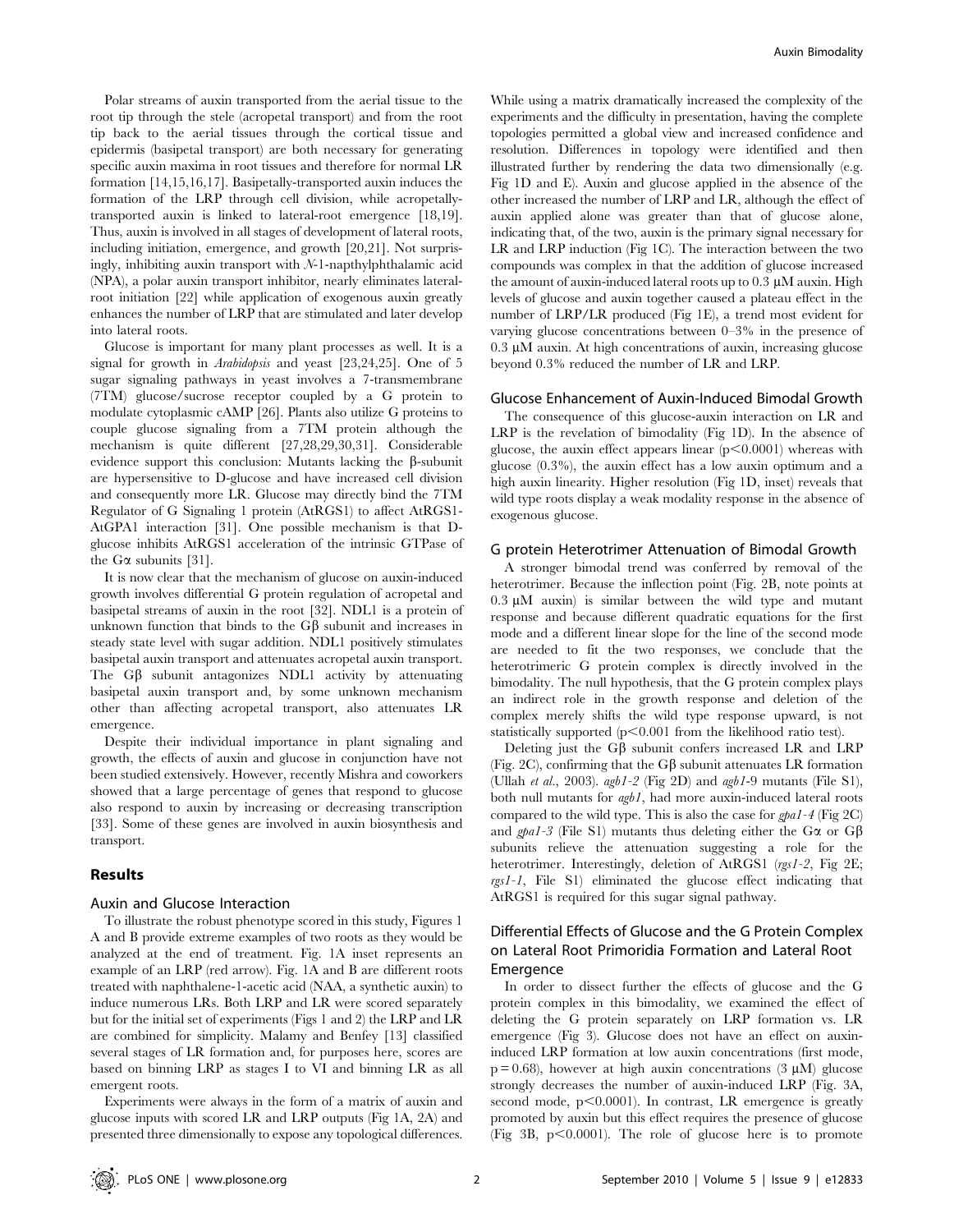

Figure 1. Interaction between auxin and glucose in lateral root formation. A. Acetocarmine-stained root with many lateral root (LR) and lateral root primordia (LRP, red cells). Inset: a single LRP (arrow). B. Acetocarmine-stained root grown with may lateral roots emerged. C. Threedimensional representation of the effect of auxin and glucose on the formation of LR and LRP (combined). The data were fitted to a model as described in Methods. D. The auxin dose response for LR+LRP production at 4 concentrations of glucose. Inset, the same except expanded in range and number of auxin concentrations and performed with only 2 doses of glucose. E. The glucose dose response for LR+LRP production at 4 concentrations of auxin. The error bars represent the 95% Wald confidence intervals. doi:10.1371/journal.pone.0012833.g001

outgrowth of the LRP formed at both modes but more obviously at high auxin concentration. This outgrowth is clearly seen in Fig. 3 A and B. Formation of LRP at both low and high auxin modalities is attenuated 2–3 fold by the G protein complex in the absence of glucose (Fig 3B).

The effect of glucose on auxin-induced LRP and LR was particularly informative of the role for the G protein complex (Fig. 2 and File S2). Deleting either AtGPA1 or AtRGS1, but not AGB1, abrogated the glucose effect. This indicates that a glucose signaling pathway involves these two elements. Combining the agb1 and gpa1 alleles confers the agb1 phenotype indicating that  $a g b1$  null allele is epistatic to  $g p a1$  null alleles. Since deleting both AtGPA1 and AGB1 together or deleting AGB1 alone does not completely abrogate glucose responsiveness, a second glucose pathway mediating auxin-induction of LR must exist and this pathway does not involve AtGPA1. In this second pathway, AGB1 acts to attenuate root formation which is consistent with an increase in the baseline of LR at high auxin and no glucose. It is also consistent with the observation that overexpression of AGB1 fully abrogates the glucose effect (File S2).

# Discussion

The use of a matrix of concentrations of signals in both the wild type Arabidopsis and in G protein mutants provides information about signal interactions in complex biological responses and the ability to assign branches of the signaling pathway to possible roles for signaling elements. Here, we used LRP formation and LR emergence to approximate read outs of cell division and expansion in a single biological context, the root tip. We specifically addressed the long-standing problem of auxin and glucose crosstalk in plant development and extended the query to the possible role of G proteins in this complexity.

We showed that there is an interactive effect between auxin and glucose in lateral root induction and emergence. The presence of clear bimodality, not reported before, indicates that the hormone effects are not simply additive, and implies that there is at least one pathway for lateral root induction that involves both of these signals.

The data here extend the model proposed by Mudgil and coworkers [32]. The key elements of that model are shown in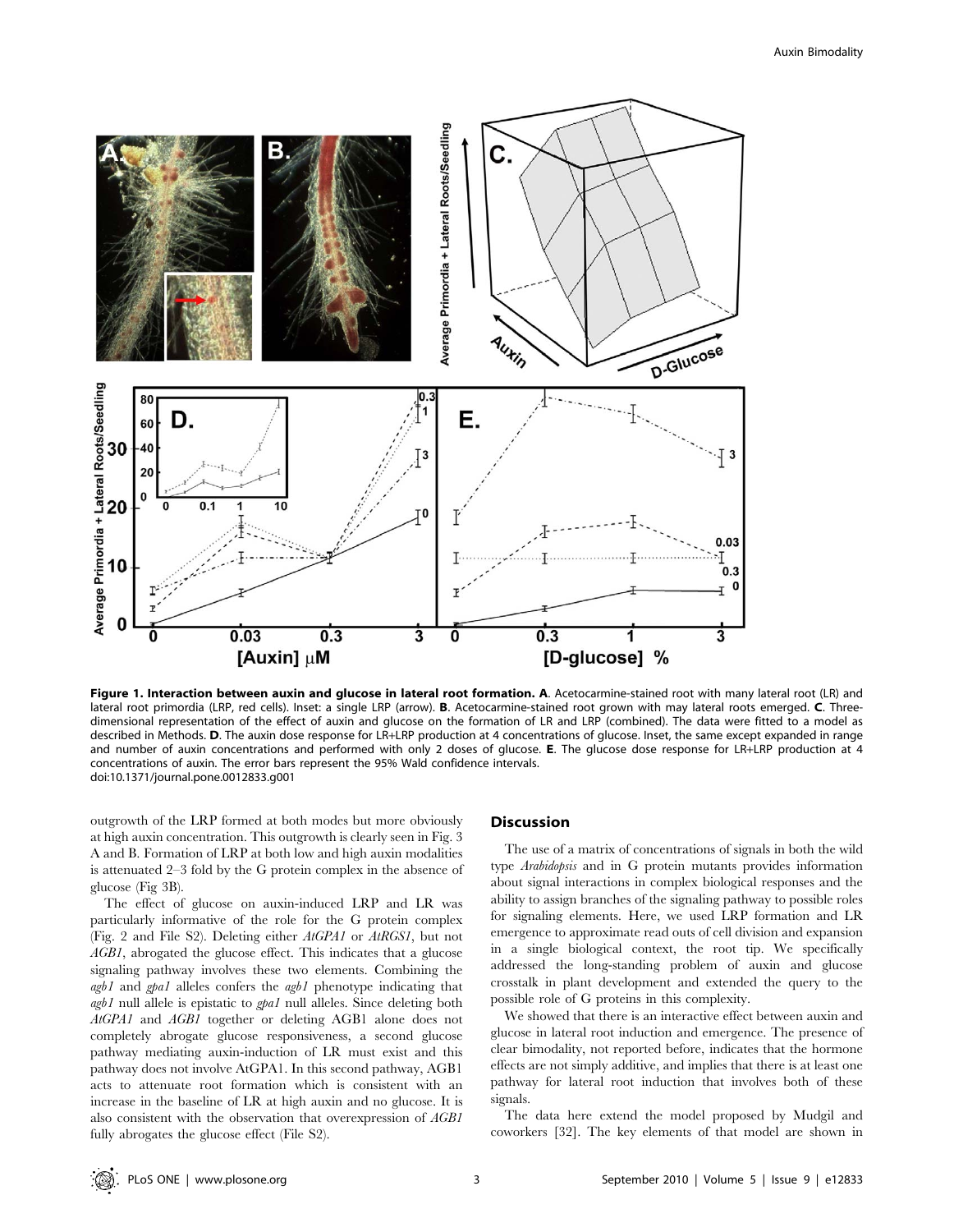

Figure 2. The role of the heterotrimeric G protein complex in the bimodality of auxin-induced lateral root formation. A. 3 dimensional representation the effect of auxin and glucose on the formation of lateral root primordia and emergent lateral roots (LR+LRP) in wild type (light grey) and seedlings lacking an intact heterotrimeric G protein complex (dark grey). B. Expanded auxin dose response for LR+LRP production at 2 concentrations of glucose for wild type (Col, open squares) and the *gpa1-4,agb1-2* double mutant (solid squares). C–E. Auxin dose response for LR+LRP production in wild type (Col, solid line) and seedlings lacking a single component of the G protein complex (dashed lines): qpa1-4 mutant (C), agb1-2 (D), and rgs1-2 (E). The error bars represent the 95% Wald confidence intervals. doi:10.1371/journal.pone.0012833.g002

Fig 3E highlighted by the gray box. Their work focused on NDL1, an AGB1 interactor with unknown function. NDL1 and its redundantly-acting members of the family promote basipetal transport and attenuate acropetal transport and these effects are regulated by sugars. This branch of the pathway represents G protein-independent sugar induction of LRP formation and LR outgrowth consistent with the present data. The mechanism by which sugars affect the number of auxin-induced LRP occurs by increasing the steady-state level of NDL1 protein [32]. Mudgil and coworkers also showed that AGB1 attenuates basipetal auxin transport and LR emergence. This is also consistent with the data shown in Fig 3 C and D. AtRGS1 and AtGPA1 are required for the glucose-induced LR emergence (Fig 2, File S2) indicating that these act downstream of glucose. While epistasis analysis cannot predict the relative position of AtRGS1 and AtGPA1 action, AtRGS1 is placed upstream of AtGPA1 in this model because it is predicted to be a sugar receptor that has been shown to interact with AtGPA1 in a glucose-dependent manner [31]. The interesting but initially confusing observation is the epistasis results of the agb1 and gpa1 alleles described above. To explain this conundrum, AGB1 must be acting downstream of AtGPA1. The data also suggest that the AtGPA1 activation state, which is controlled by AtRGS1, does not require AGB1. Again, this is unusual since in animals, the G $\beta$  subunit is required for G $\alpha$  action because the G $\beta\gamma$  dimer brings the G $\alpha$  subunit to its receptor for activation. In this case, the receptor is represented by AtRGS1, but AtRGS1 is unique in structure and function, therefore there is no expectation that AtRGS1 must behave like an animal GPCR. AtRGS1, being a GTPase accelerating protein (GAP), inhibits the activated state of AtGPA1, therefore one mechanism for the positive glucose effect is for inhibition of the GAP activity by RGS1. Arabidopsis AtGPA1 spontaneously binds GTP so inhibition of AtRGS1 GAP function consequently increases the active pool of AtGPA1.

The working model presented here involves the apical elements and mechanisms of auxin signaling. Sugar binding to its receptor, AtRGS1, modulates the auxin maxima through its regulation on two auxin transport streams. Downstream of this action, occurring in the order of minutes to hours, resides auxin-induced changes in gene expression [34]. For auxin signaling, these later components of signaling involve changes in the steady-state levels of transcriptional co-regulators IAA proteins and ARFs which in turn control the activation of other genes, including IAA and ARF genes important for lateral root development [35]. In an elegant series of experiments looking at the combined loss and gained of IAA/ ARF transcriptional complexes, Smet and coworkers concluded that two modules of transcriptional regulators operated sequentially [6], first IAA14/ARF7 and ARF19 followed by IAA12/ARF5. The role of still other IAA/ARF protein modules operating temporally is likely but not yet known. Moreover, the apparent temporal activity of IAA/ARF modules may instead be driven in planta by changes in auxin concentrations rather by timing as proposed [6]. For example, one scenario is that different IAA/ARF proteins bind to their cognate TIR1/AFB E3 ubiquitin ligases in an auxin concentrationdependent manner, thus affecting steady-state levels of IAA/ARF pairs as auxin concentration changes over time.

# Methods

#### Genetic Material and Growth Conditions

All seeds were Columbia ecotype. Mutations agb1-2 [36], agb1-9 [37], gpa1-3 gpa1-4, rgs1-1, and rgs1-2 were in the Columbia background [28,36,37,38]. Seeds were surface sterilized using 70% ethanol and 30% bleach with 0.05% Triton X-100 (Sigma-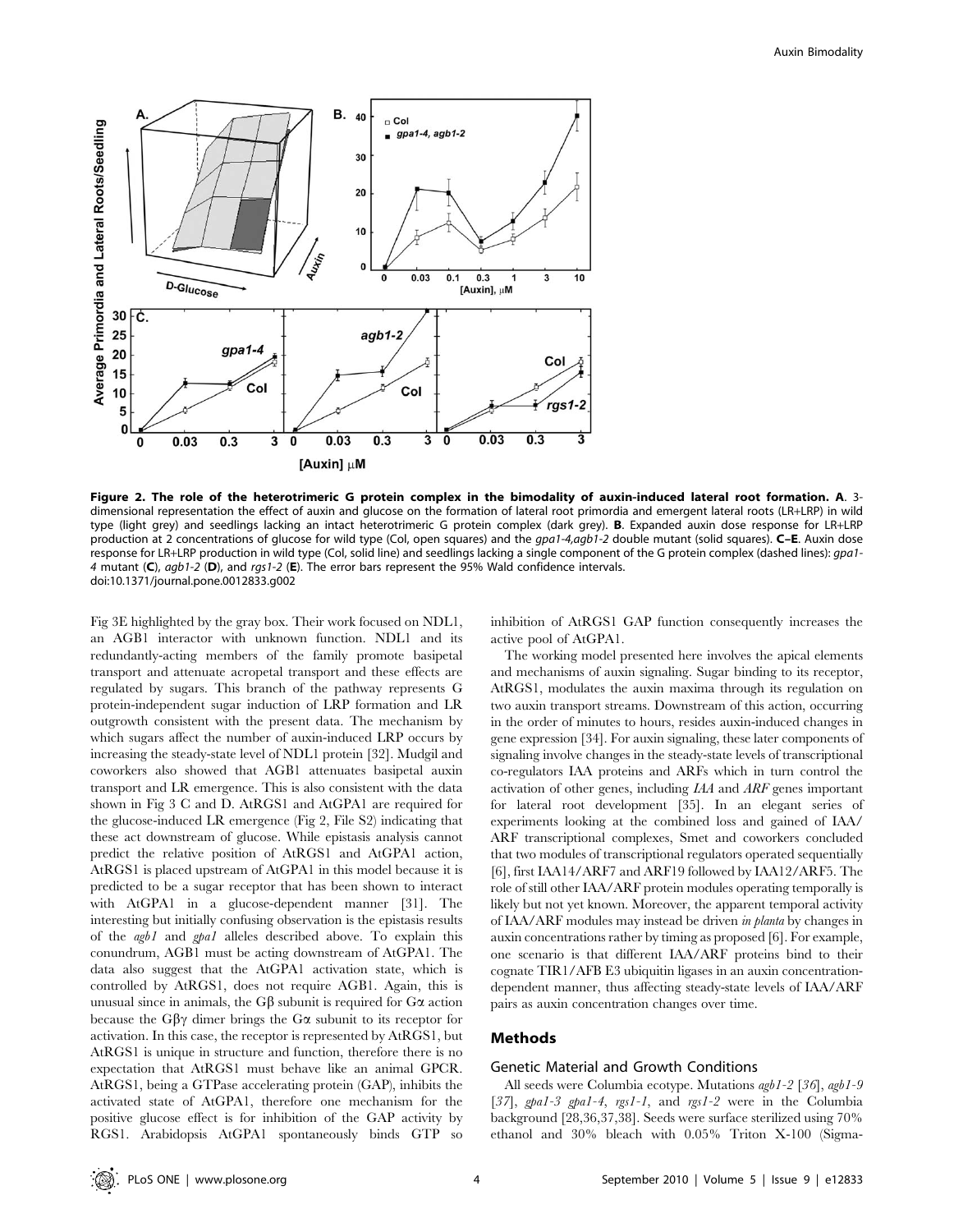

Figure 3. The effect of glucose and the role of the heterotrimeric G protein on lateral root primordia formation (LRP) and lateral root (LR) emergence. A-B. Auxin dose response for LRP production (A) and LR emergence (B) at 0% glucose (open circles) and 1% glucose (solid circles) for wild type (Col) seedlings. **C–D**. Auxin dose response for LRP production (C) and LR emergence (D) at 0% glucose for the double qpa1-4,agb1-2 mutant (solid circles) and for wild type (Col) seedlings (open circles). The error bars represent the 95% Wald confidence intervals E. A speculative model consistent with the present and published data. The gray box represents the data published by Mudgil and coworkers [32]. The evidence for each of the signaling elements and the stimulatory and inhibitory arrows is described in the Discussion section. \*GPA1, activated (GTPbound) Ga subunit; GPA1/AGB1/AGG, heterotrimer. doi:10.1371/journal.pone.0012833.g003

Aldrich, St. Louis, MO). The sterilized seeds were plated on 30 mL of 1/8 Hoaglands Basal Salt (Sigma, St. Louis, MO), 0.2% sucrose, 0.5% phytoagar (Research Products International Corporation, Mt. Prospect, IL) and  $5 \mu M$  NPA (pH 6) to inhibit lateral root growth, taped with permeable Micropore  $^{\mathrm{TM}}$  tape, and placed in a dark,  $4^{\circ}$ C room to stratify for 48 h. After this period, the plates were removed and placed horizontally under 20-W constant light bulbs in a  $23^{\circ}$ C room for five days for germination. After germination, seedlings were removed under sterile conditions and aligned (about 8–10 seedlings/genotype; 16–20 total/ plate) on 1/8 Hoaglands, 0.5% phytoagar (pH 6) media with the indicated amounts of glucose and NAA. The plates were dried in the hood, then were taped with 3M Micropore<sup>TM</sup> tape and placed into vertical racks under 20-W constant light in  $23^{\circ}$ C. The positions of the root tips were scored on the Petri dishes so that the growth length during the next four days could be monitored. After approximately 96 h of growth, an image of the seedlings was captured by scanning the plates with an HP Scanjet 3970. The seedlings were fixed in 100% FAA (formalin-acetic acid-alcohol) with added Eosin Y at  $4^{\circ}$ C, overnight. The seedlings were then rinsed with distilled water and stored in 95% ethanol to clear the tissue. Seedlings were rinsed with water and stained with 100% acetocarmine solution (as supplied by Carolina Biological Supply, Burlington, NC) as described by Enstone and coworkers [39]. After staining and clearing, the stained seedlings were stored in 50% ethanol, 10% glycerol solution.